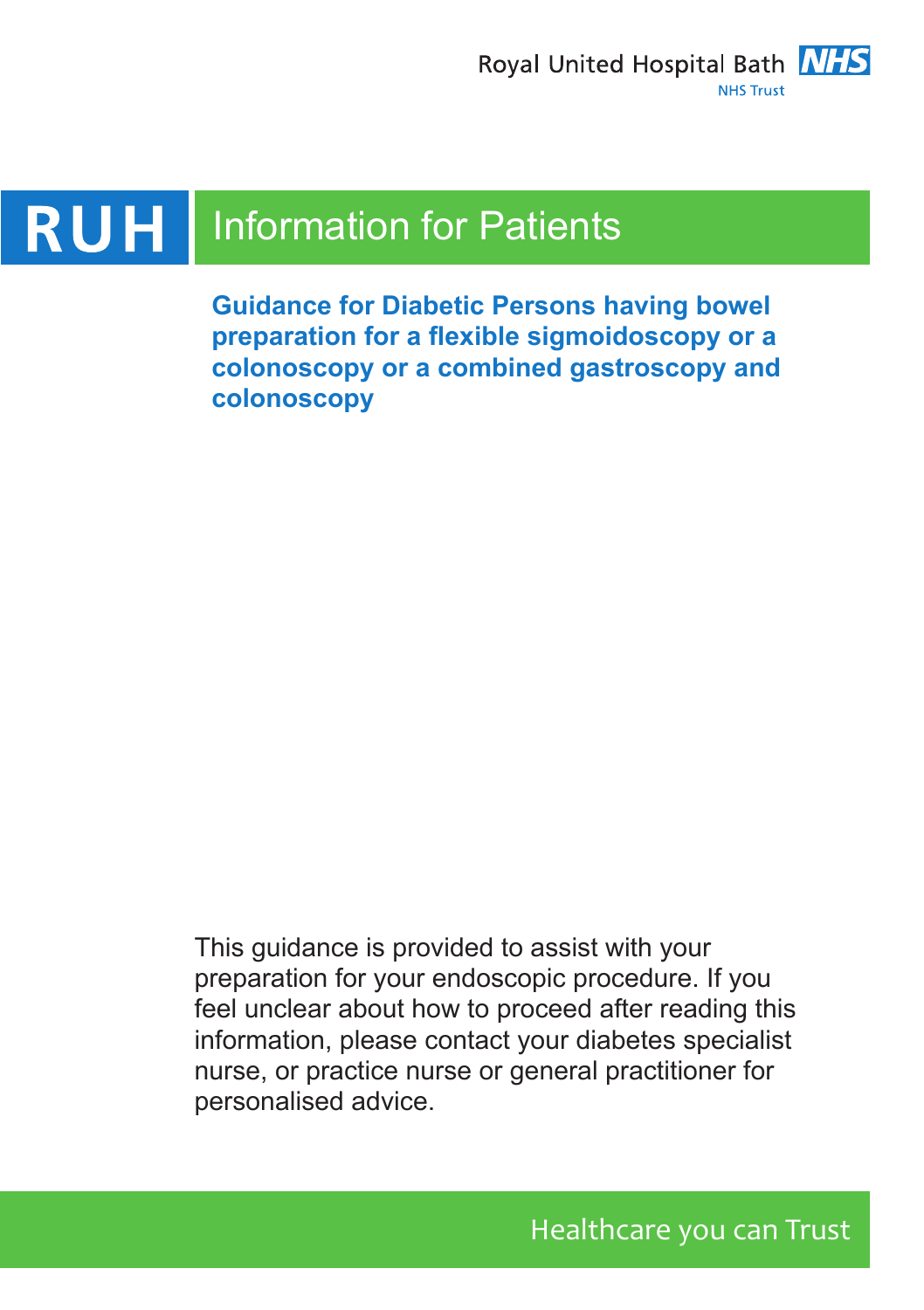

# Do I need to inform the endoscopy department?

In preparing for your procedure it is important to inform the endoscopy department that you have diabetes; you may have already discussed this with the hospital doctor in clinic. If you are not sure we know about your diabetes phone 01225 821425 or 01225 821788 and ask to speak to a registered nurse.

We aim to place people with diabetes early on the endoscopy lists to avoid prolonged fasting. If you are having a colonoscopy or flexible sigmoidoscopy (lower examination) your food choices are affected.

It is important all diabetics have had their kidney function checked on a blood test within three months of their bowel preparation, if there is **reduced kidney function** the laxative regime is amended to kleen prep instead of picolax. If you know you have kidney problems and have received picolax, please contact the department. If you have **heart failure** or **kidney failure** this should be discussed with our department, as we may need to adjust the recommended fluid regimen, or provide your laxative bowel preparation as an inpatient.

This leaflet is for people with type 1 diabetes and type 2 diabetes who are on medication for their condition. If you have type 2 diabetes managed by diet alone you do not need to read this leaflet.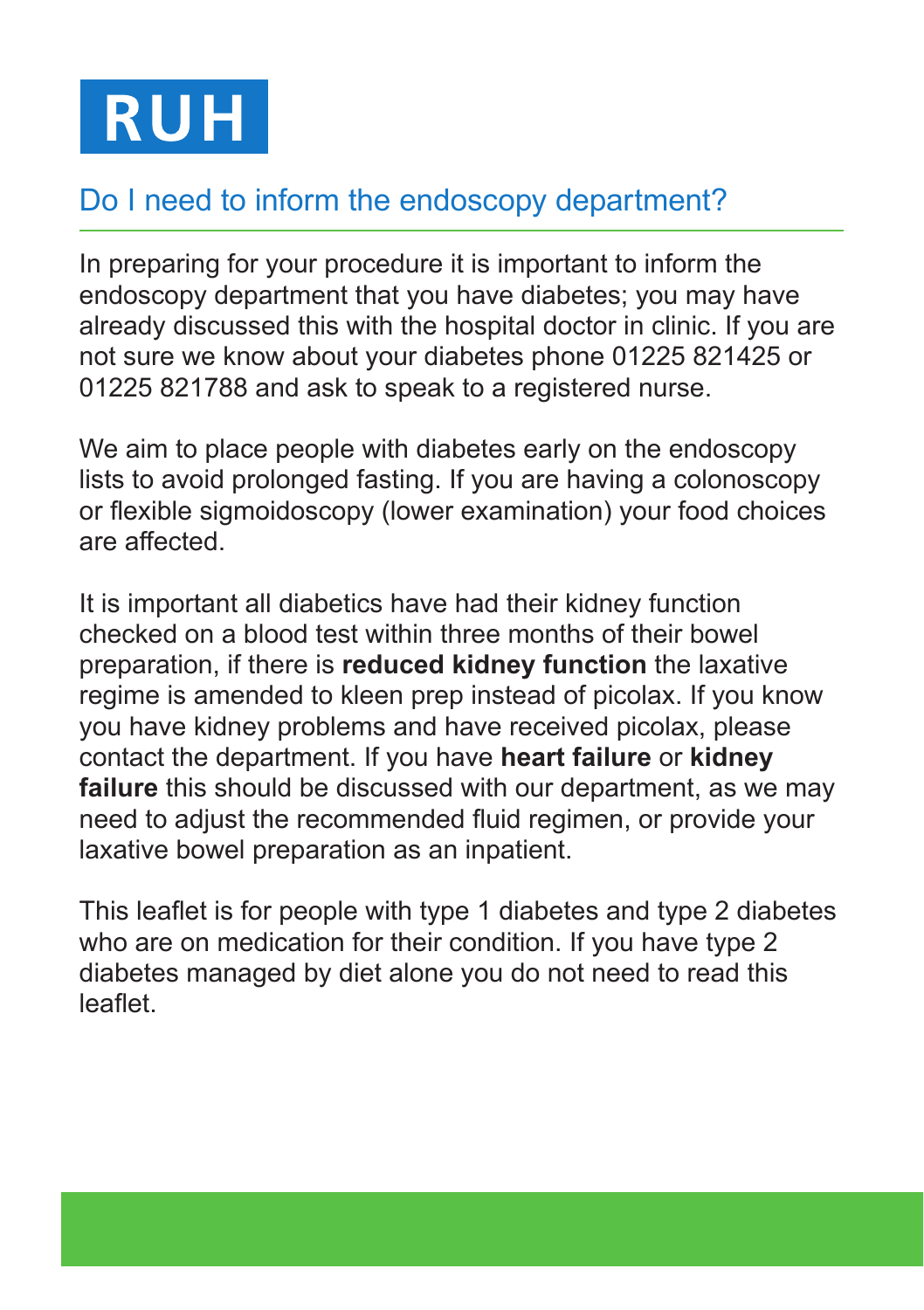## **What type of medication am I on?**

- • **Oral diabetes medication (tablets):** Metformin, Gliclazide / Gliclazide MR, Glibenclamide, Glipizide, Glimepiride, Pioglitazone, Sitagliptin, Saxagliptin, Vildagliptin, Lingaliptin, Acarbose, Repaglinide, Nateglinide, Dapagliflozin
- • **Long acting insulin:** Lantus/Glargine, Levemir/Detemir
- • **Intermediate acting insulin:** Insulatard, Humulin I, Insuman basal, animal isophane.
- • **Short acting insulin:** Novorapid, Humalog, Apidra, Actrapid, Humulin S, Insuman Rapid, animal neutral
- Mixed insulin: Novomix 30, Humulin M3, Humalog Mix 25 or 50, Insuman Comb 15, 25 or 50.
- Other injectable treatment (GLP-1): Exenatide (Byetta), Liraglutide (Victoza), Lixisenatide (Lyxumia), Bydureon.

If you are not clear on your insulin type or other diabetes medications please contact your diabetes specialist nurse, or practice nurse or general practitioner for personalised advice.

# Two days before

## **How do I prepare in the 2 days before a colonoscopy or flexible sigmoidoscopy?**

- For two days before your examination you should have only light meals and avoid red meat, fruit and vegetables in any form.
- You may eat eggs, cheese, fish, white meat, white bread, pasta or rice.
- If you have type 2 diabetes and take insulin, and this diet reflects a significant decrease in your usual food intake,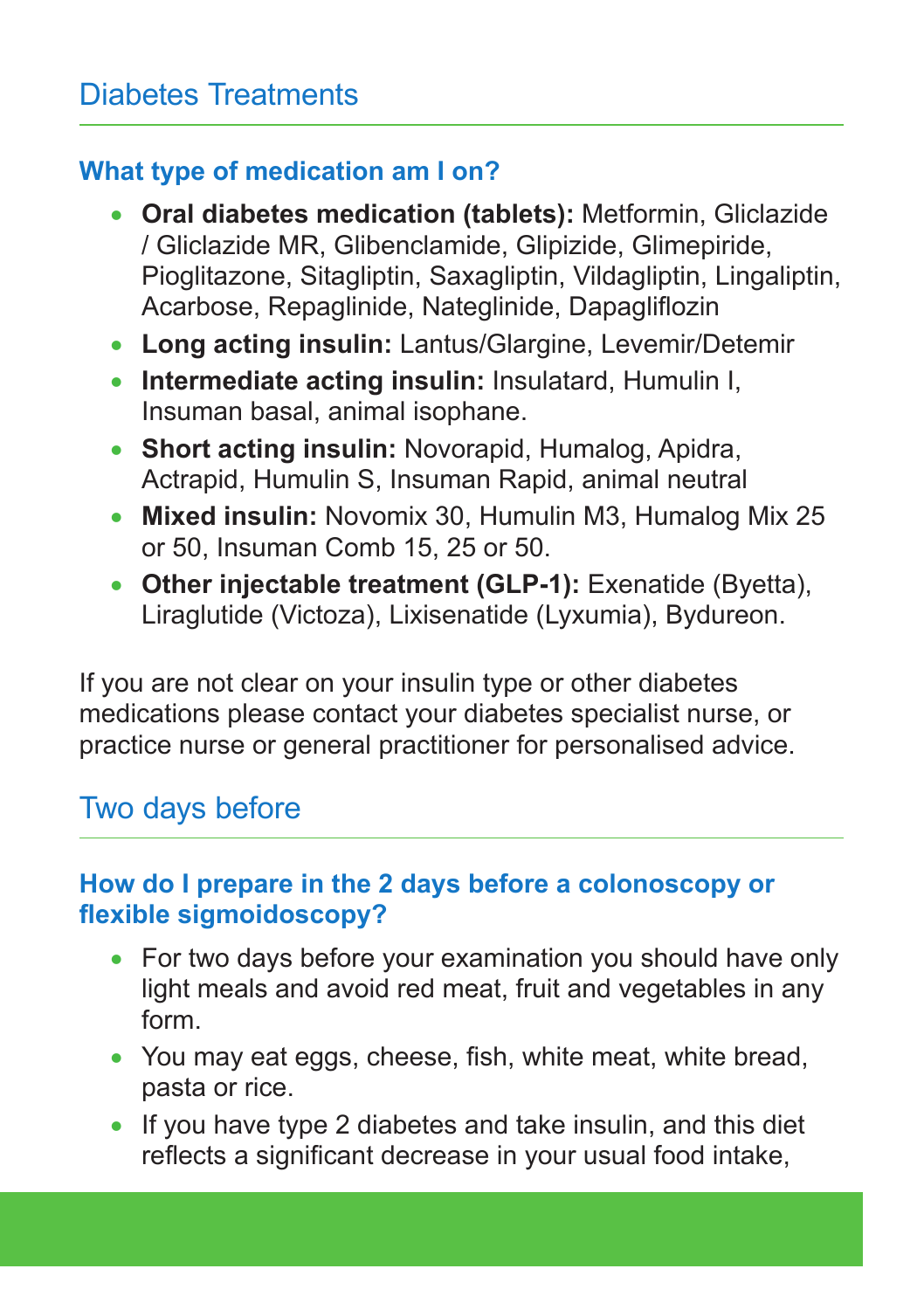you may need to reduce your insulin doses. This can be discussed your diabetes specialist nurse, or practice nurse or general practitioner for personalised advice.

• If you have type 1 diabetes and are carbohydrate counting, you can continue this. Otherwise, you may need to reduce your dose of short-acting insulin. This can be discussed your diabetes specialist nurse, or practice nurse or general practitioner for personalised advice.

# The day before

#### **How do I prepare the day before a colonoscopy or flexible sigmoidoscopy?**

- You may eat breakfast after your first laxative dose, sticking to the above dietary restrictions and from now on any fluids should be clear i.e. no milk in tea or coffee
- Take additional sugary clear fluids (drinks such as Lucozade, or sugar-containing squash, cordial or juice) to maintain your blood glucose levels if necessary
- At midday you may have a light lunch without vegetables. After this you need to start a liquid diet as per diet sheet
- At 2.30pm after the second laxative dose, start to drink one half pint (250mls) of clear fluids each hour, the more fluids that you drink, the better the bowel preparation works.
- Although two forms of bowel preparation are available in the department, we recommend persons with kidney impairment having kleen prep. If you have been sent picolax and have kidney problems, please contact our administrative team on 01225 821412 or 01225 824069 between Monday and Friday, 9am-5pm and ask for kleen prep.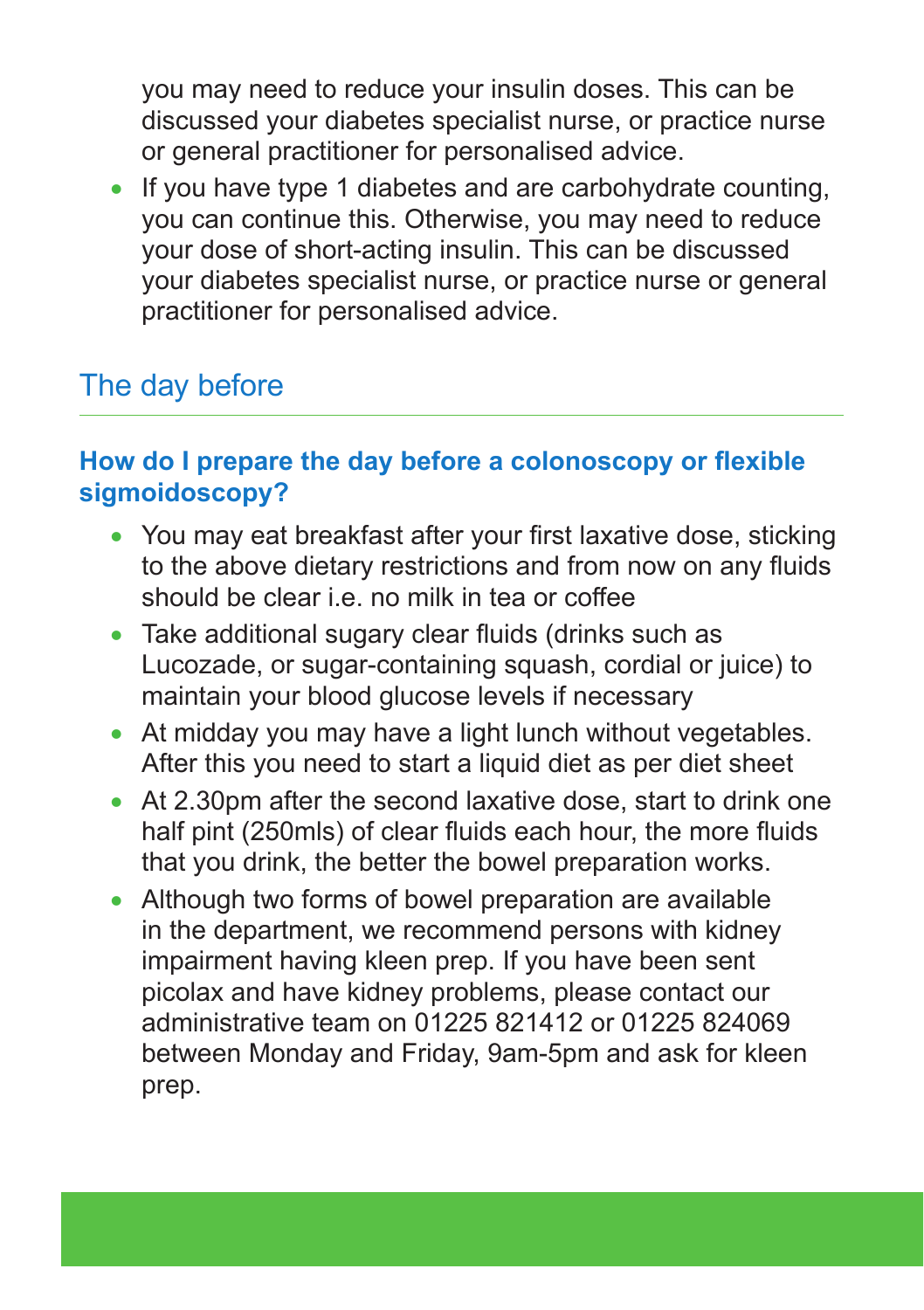#### **How do I adjust my medications the day before a colonoscopy or flexible sigmoidoscopy?**

- Continue to take Metformin and Pioglitazone as usual
- Do not take any other ORAL diabetes medications (see page 1)
- Continue to take GLP-1 injections (see page 1) as usual
- Check your blood glucose level before all insulin injections
- Long-acting and intermediate-acting insulin doses do not need adjustment
- If you have type 2 diabetes, halve the usual dose of shortacting or mixed insulin
- If you have type 1 diabetes and are carbohydrate counting. you can continue this. Otherwise, halve the usual dose of short-acting or mixed insulin

# On the day of the procedure

#### **If your procedure is in the morning:**

• Continue liquid diet with clear fluids such as black tea or coffee, sugar-free squash, clear soups or water up to up to 5am

#### **If your procedure is in the afternoon:**

• Drink clear fluids such as black tea or coffee, sugar free squash or water up to 10am. When you travel to and from the hospital for your procedure carry some glucose tablets or a sugary drink (eg Lucozade, non-diet cola)

#### **What to do if you have a 'hypo'?**

• If you have any symptoms of a low blood sugar such as sweating, dizziness, blurred vision or shaking please test your blood sugar if you are able to do so.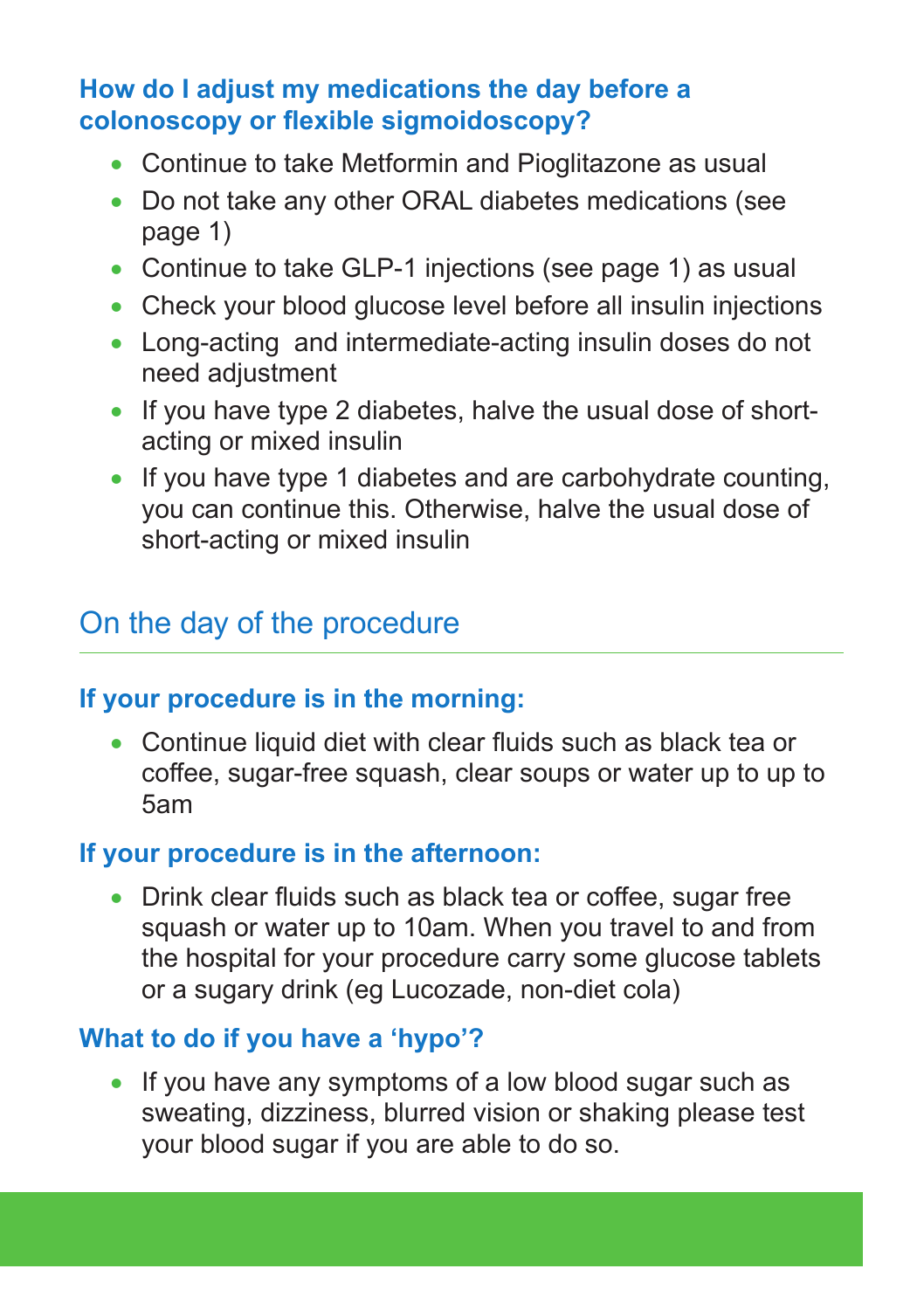• If it is less than 4mmol/L (or if you are not able to check your blood sugar), take 4 glucose tablets or 100mls of the sugary drink (this is the same as half a standard sized can of non-diet cola) or 4-5 jelly babies. Please tell staff at the hospital that you have done this because it is possible that your endoscopy (if you are having a combined procedure) may have to be rearranged.

## **Remember to bring with you to hospital:**

- Glucose tablets or a sugary drink
- Blood glucose testing equipment (if you usually monitor your blood glucose)
- The tablets or injections you usually take for your diabetes, and prescription if available.

## **The following tables will guide you on how to adjust your diabetes medication ON THE DAY of your procedure.**

**If you are able to check your blood sugar, you should monitor this closely (eg on waking, on arrival at the hospital, after the procedure)**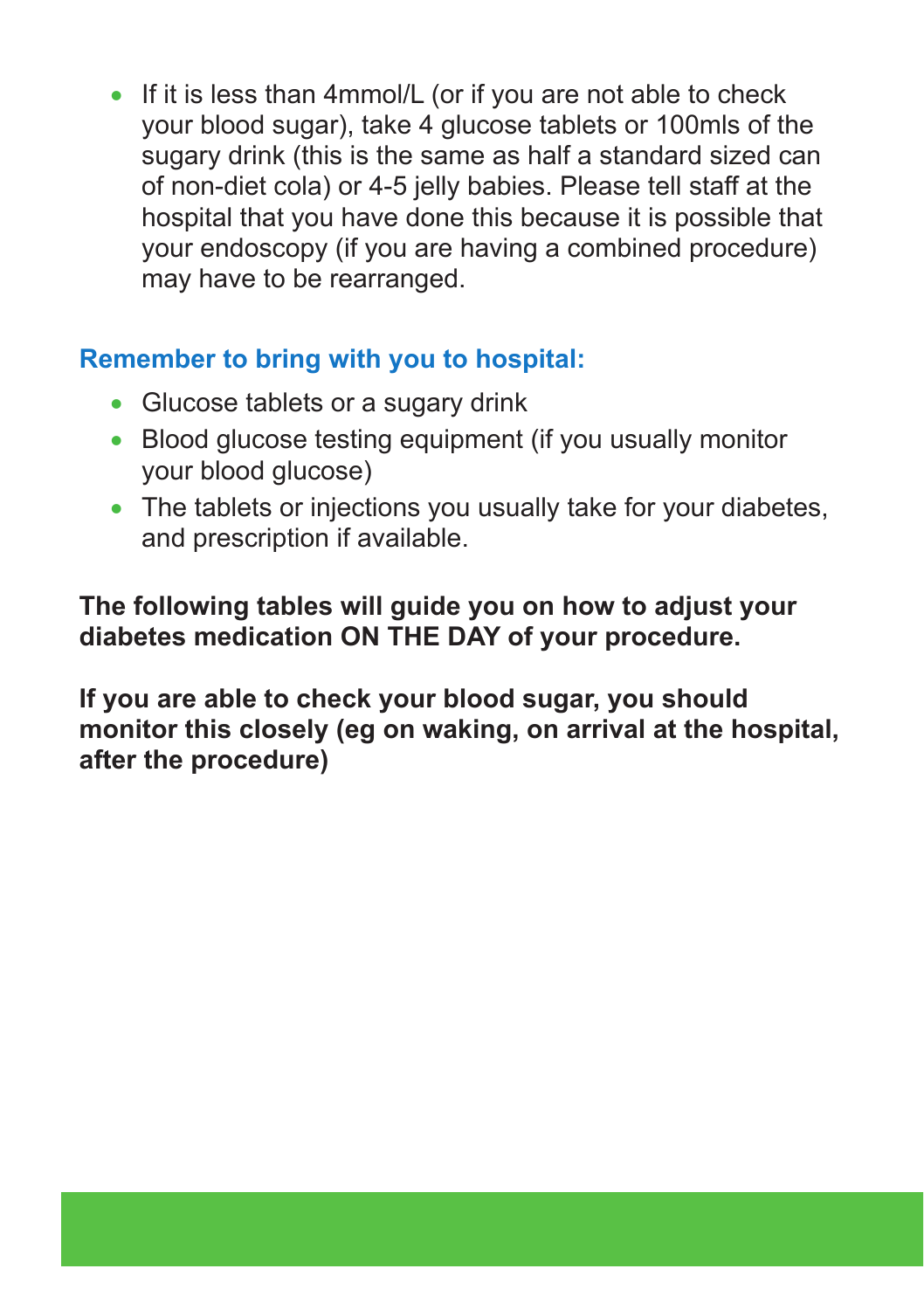# **What to do with your oral diabetes medications:**

| <b>Tablets</b>               | If your procedure is in the<br>morning | If your procedure is in the<br>afternoon |
|------------------------------|----------------------------------------|------------------------------------------|
| Metformin                    | Omit your morning dose                 | Omit morning and lunchtime               |
|                              | If only taken at this time, take       | Take again with evening meal             |
|                              | this dose at lunchtime                 |                                          |
| Sulphonylureas               | Omit your morning dose                 | Omit your morning dose                   |
| Gliclazide /Gliclazide MR,   | If only taken at this time, take       |                                          |
| Glibenclamide.               | this dose at lunchtime                 |                                          |
| Glipizide,                   |                                        |                                          |
| Glimepiride                  |                                        |                                          |
| Pioglitazone                 | Delay until after the                  | Delay until after procedure              |
|                              | procedure                              |                                          |
| Acarbose                     | Omit your morning dose                 | Omit morning and lunchtime               |
|                              |                                        | Take again with evening meal             |
| Meglitinide                  | Omit your morning dose                 | Omit morning and lunchtime               |
| (repaglinide or nateglinide) |                                        | Take again with evening meal             |
| DPP-IV inhibitors            | Omit your morning dose                 | Omit your morning dose                   |
| (Sitagliptin, Saxagliptin,   | If only taken at this time, take       | If only taken at this time, delay until  |
| Vildagliptin, Linagliptin)   | this dose at lunchtime                 | after the procedure                      |
| Dapagliflozin                | Delay until after the                  | Delay until after the procedure          |
|                              | procedure                              |                                          |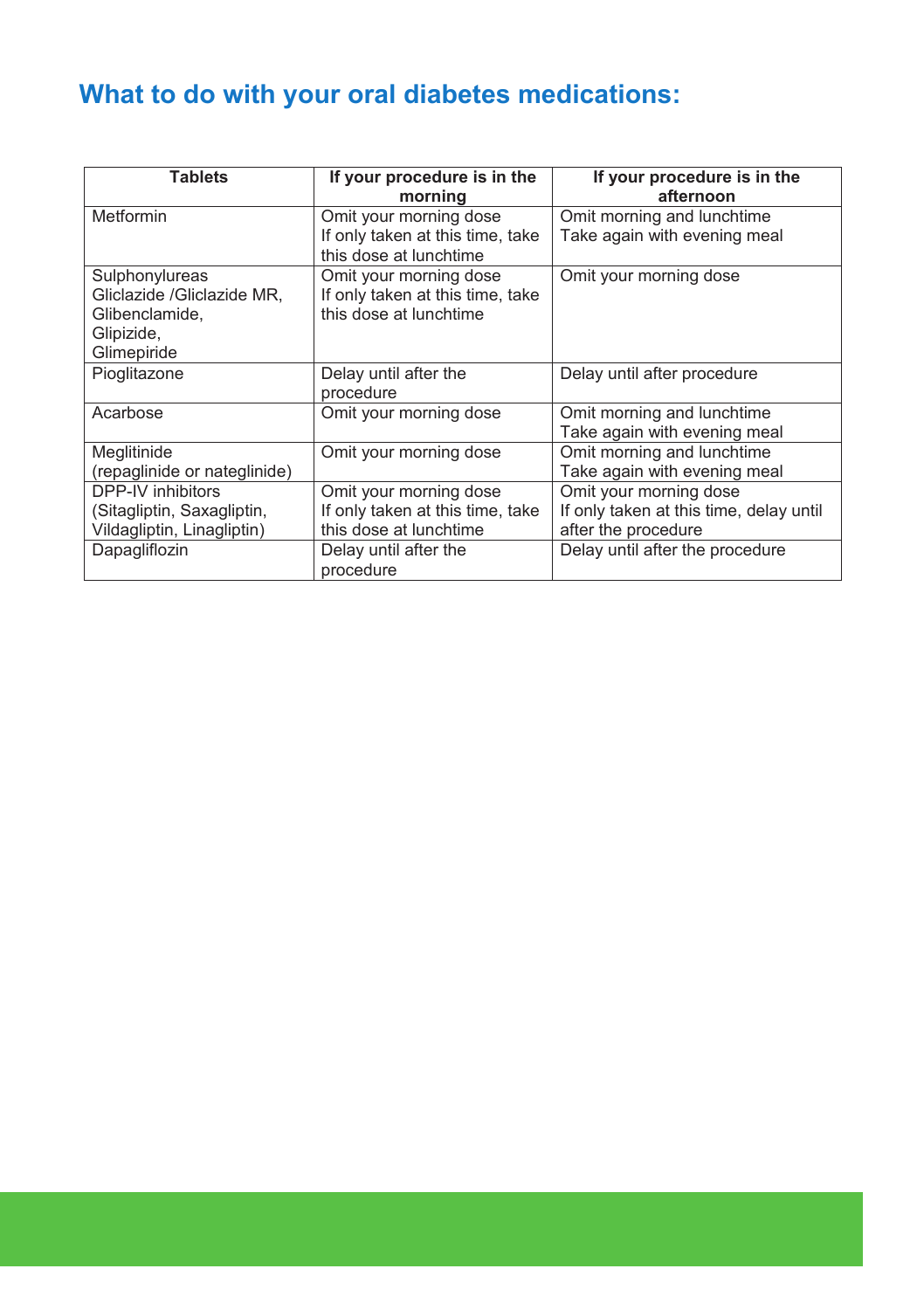## **What to do with your injected medications:**

| Injections                                                                                                                                                                                                                                           | If your procedure is in the<br>morning                                                                                                                             | If your procedure is in the<br>afternoon                                                                                                                         |
|------------------------------------------------------------------------------------------------------------------------------------------------------------------------------------------------------------------------------------------------------|--------------------------------------------------------------------------------------------------------------------------------------------------------------------|------------------------------------------------------------------------------------------------------------------------------------------------------------------|
| Once daily insulin ONLY<br>(type 2 diabetes)<br>Glargine (Lantus)<br>Levemir (Detemir)<br>Insulatard<br>Humulin I                                                                                                                                    | Continue your usual dose*                                                                                                                                          | Halve your normal dose if taken in<br>the morning                                                                                                                |
| Insuman basal                                                                                                                                                                                                                                        | *see below                                                                                                                                                         |                                                                                                                                                                  |
| Twice daily mixed insulin<br>Novomix 30<br>Humalog Mix 25 or 50<br>Humulin M3<br>Insuman Comb 15, 25 or 50                                                                                                                                           | Halve your usual morning<br>dose.<br>Resume your normal insulin<br>regimen with your next<br>meal.                                                                 | Halve the usual morning dose.<br>Resume your normal insulin<br>regimen with your next meal.                                                                      |
| Twice daily - separate<br>injections of short-acting<br>(e.g. animal neutral, Actrapid,<br>Humulin S, Insuman rapid,<br>Novorapid, Humalog, Apidra)<br>and intermediate-acting<br>(e.g. animal isophane,<br>Insulatard, Humulin I,<br>Insuman Basal) | Calculate the total dose of<br>both morning insulins and<br>give half as intermediate-<br>acting only in the morning.<br>Leave the evening meal<br>dose unchanged. | Calculate the total dose of both<br>morning insulins and give half as<br>intermediate acting only in the<br>mornina<br>Leave the evening meal dose<br>unchanged. |
| Three times daily mixed                                                                                                                                                                                                                              | Halve your usual morning                                                                                                                                           | Halve your usual morning dose                                                                                                                                    |
| <b>insulin</b>                                                                                                                                                                                                                                       | dose                                                                                                                                                               | Omit lunchtime dose                                                                                                                                              |
| Novomix 30<br>Humalog Mix 25 or 50<br>Humulin M3<br>Insuman Comb 15, 25 or 50                                                                                                                                                                        | If you miss lunch do not take<br>your lunchtime dose.<br>Resume your normal insulin<br>regimen with your next<br>meal.                                             | Resume your normal<br>insulin regimen with your next meal.                                                                                                       |
| <b>Basal bolus regimens:</b>                                                                                                                                                                                                                         | <b>Basal (long-acting):</b>                                                                                                                                        | <b>Basal (long-acting):</b>                                                                                                                                      |
| Combination of once or twice<br>daily background (basal) long                                                                                                                                                                                        | Continue your normal dose*                                                                                                                                         | Continue your normal dose*                                                                                                                                       |
| acting insulin with short-                                                                                                                                                                                                                           | Short-acting:                                                                                                                                                      | Short acting:                                                                                                                                                    |
| acting insulin at meal times                                                                                                                                                                                                                         | Omit your morning dose                                                                                                                                             | Omit morning dose                                                                                                                                                |
| (see page 1 for insulin types)                                                                                                                                                                                                                       |                                                                                                                                                                    | Omit lunchtime dose.                                                                                                                                             |
|                                                                                                                                                                                                                                                      | Resume with your normal                                                                                                                                            | Resume your normal                                                                                                                                               |
|                                                                                                                                                                                                                                                      | insulin regimen with your<br>next meal<br>*see below                                                                                                               | insulin regimen with your next meal.                                                                                                                             |
| Exenatide (Byetta)                                                                                                                                                                                                                                   | Omit morning dose                                                                                                                                                  | Omit morning dose                                                                                                                                                |
| Liraglutide (Victoza)<br>Lixisenatide (Lyxumia)                                                                                                                                                                                                      | Delay until after procedure                                                                                                                                        | Delay until after procedure                                                                                                                                      |
| <b>Bydureon</b>                                                                                                                                                                                                                                      | Delay by one day if due                                                                                                                                            | Delay by one day if due                                                                                                                                          |

\*If you normally graze through the day or normally eat snacks without taking extra insulin you should reduce this insulin dose by one third (eg if on 30 units normally, take 20)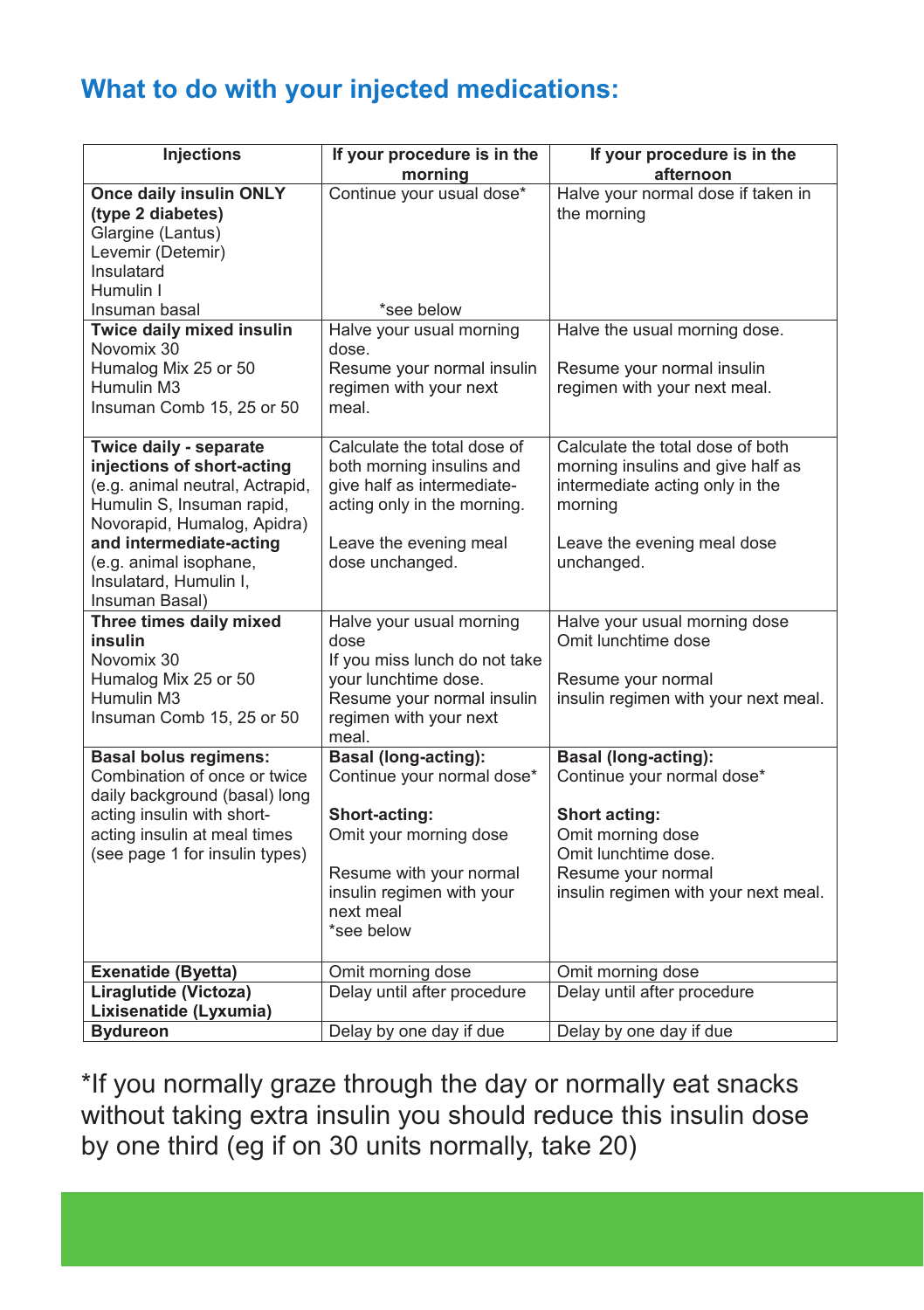## **What if I have an insulin pump?**

- Maintain your usual basal rate, and only give boluses if you need to correct for a significantly elevated reading.
- If you have any concerns about hypoglycaemia, you can use a temporary basal rate that is 80% of your usual rate.
- You can contact your diabetes specialist nurse, or practice nurse or general practitioner for personalised advice.

# After the procedure

#### **How do I manage my diabetes after the procedure?**

- After your procedure you can drink when you feel able to.
- Once you are eating and drinking you should resume taking your diabetes medications as normal.
- Your blood glucose levels may be higher than usual for a day or so.
- When you get home, if you feel nauseated or vomit and are unable to eat, please refer to the 'What should I do if I am unwell?' section below.
- If you do not improve quickly, and usually attend the hospital for diabetes care, please telephone the Diabetes Team on 01225 824198 during office hours Monday to Friday. If they do not answer, leave a message and contact your GP practice.
- Outside these hours please contact your GP practice or out of hours service.
- If you usually see your GP about your diabetes please phone your GP practice.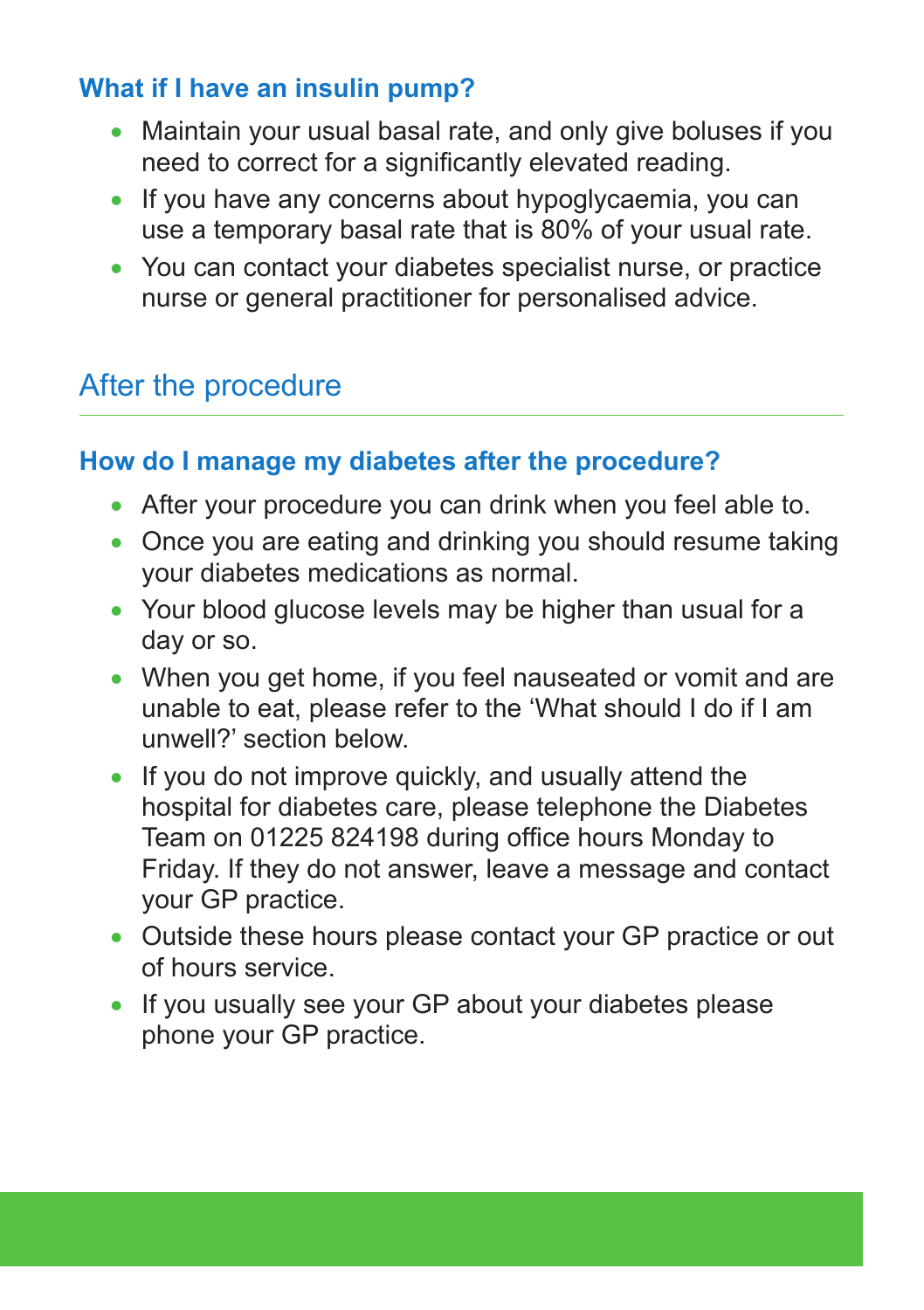## **What should you do if you are unwell?**

- NEVER stop taking your insulin or tablets illness usually increases your body's need for insulin
- TEST your blood glucose level every 2 hours, day and night
- TEST your urine for ketones every time you go to the toilet or your blood ketones every 2 hours if you have type 1 diabetes and have the equipment to do this
- DRINK at least 100 mls water/sugar free fluid every hour – you must drink at least 2.5 litres per day during illness (approximately 5 pints)
- REST and avoid strenuous exercise as this may increase your blood glucose level during illness
- EAT as normally as you can. If you cannot eat or if you have a smaller appetite than normal, replace solid food during illness, with one of the following:

 400 mls milk 200 mls carton fruit juice 150-200 mls non-diet fizzy drink 1 scoop ice cream

## **When should you call the Diabetes Specialist Nurses or your GP?**

- CONTINUOUS diarrhoea and vomiting, and / or high fever
- UNABLE to keep down food for 4 hours or more
- HIGH blood glucose levels with symptoms of illness (above 15 mmol/L - you may need more insulin)
- KETONES in type 1 diabetes at  $++2$  or  $++3$  in your urine or 1.5 mmol/L blood ketones or more - you may need more insulin. In this case, contact the person who normally looks after your diabetes immediately.
- OUTSIDE NORMAL WORKING HOURS consult the local out of hours service or go to your local hospital A&E department.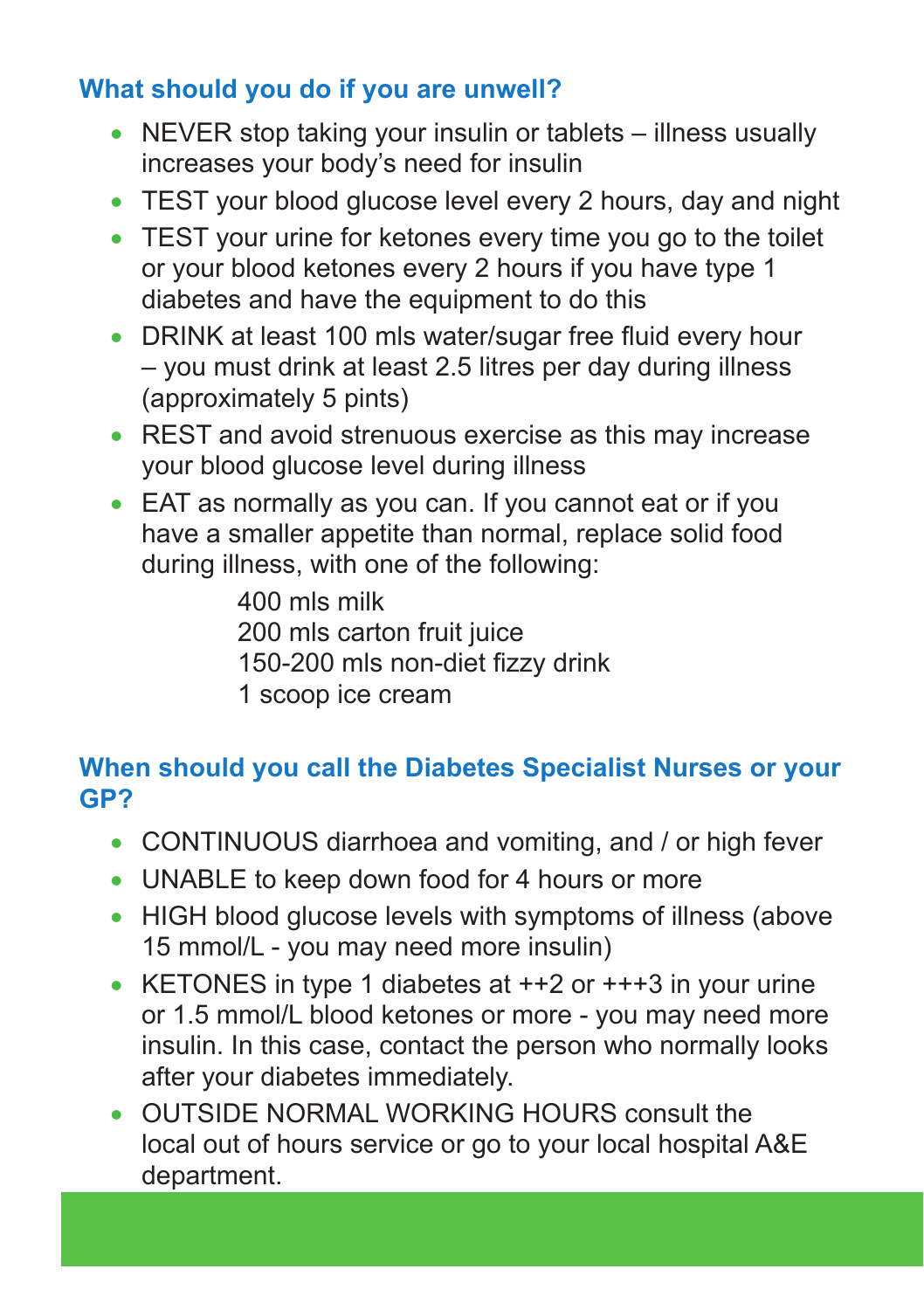#### **Who should I call if I have endoscopy related questions?**

• You are welcome to discuss your questions with our endoscopy nurses, on a weekday between 09.00 and 17.00; phone 01225 821425 or 01225 821788 and ask to speak to a registered nurse.

#### **Who should I call if I have diabetes related questions?**

- If you usually attend the hospital for diabetes care, and have diabetes related questions please telephone your diabetes specialist nurse or the Diabetes Team at the RUH on 01225 824198 during office hours Monday to Friday.
- If you usually attend the general practitioner for diabetes care, and have diabetes related questions please telephone your general practitioner.

#### **Who should I call if I have urgent questions outside normal working hours or illness related questions?**

• Consult the local out of hours GP service for urgent queries or illness or go to your local hospital A&E department.